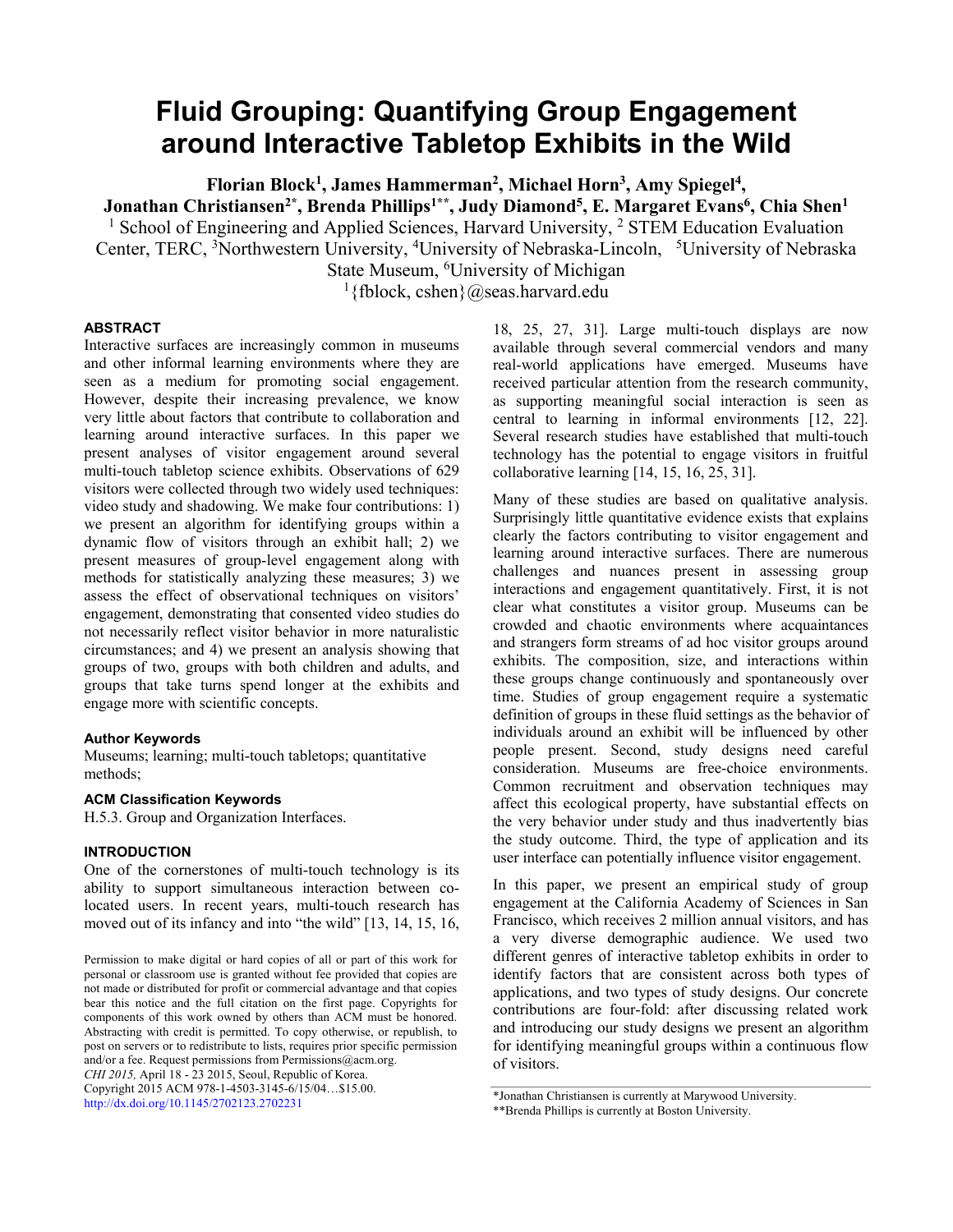Second we present refined measures of group-level engagement along with appropriate statistical analyses. We then make a methodological contribution by examining the effects of different data-collection techniques on group engagement. Finally, we assess the effect of group size, age composition, and overlap with other groups on visitor engagement with the exhibits and their scientific content.

# **RELATED WORK**

Various factors influence group engagement around traditional exhibits. These include the adult and child gender  $[11, 21, 25]$ , a group's size and age composition  $[4, 21, 25]$ 7, 8, 10, 20], and a group's strategy for learning [3]. However, it is unclear if any of the observed effects apply to interactive multi-touch exhibits, which may facilitate different forms of group engagement. Previous HCI research has studied group engagement around interactive tabletops in general [1, 13, 18, 27, 28, 29, 30, 31, 33, 35, 36, 37] and in museums in particular [14, 15, 16, 25, 31]. This includes understanding which gestures are used, how visitors approach surfaces in public spaces, transitions between user groups, and physical and verbal interaction between users [13, 14, 16, 18, 30].

While many "in the wild" studies have assessed engagement with multi-touch technology, the great majority primarily concentrate on *qualitative* analyses of observational data [1, 13, 14, 15, 16, 18, 25, 27, 31]. Quantitative analyses of group engagement are less common, particularly for studies that have been conducted outside of laboratory or controlled settings. Peltonen et al. measured distribution of group size and group overlap in front of a public interactive surface located in a shop window [30]; Horn et al. quantified holding times of recruited and non-recruited groups around an interactive game-based exhibit [15]; and Hinrichs et al. quantified occurrences of various multi-touch gestures around an interactive museum exhibit [14]. Other quantitative studies either focus on quantifying engagement around traditional, non-digital exhibits [9, 12, 20, 23] or are conducted in the lab with predetermined group sizes  $[7, 29, 33, 35, 36, 37]$ .

Our aim, in contrast, is to add to this body of research studies by quantifying group engagement in an ecologically valid environment with natural visitor groups that dynamically form, reconfigure, and disperse. In this context, a significant challenge is to identify groups in a systematic way. Existing work has provided some basic mechanisms of identifying groups based on uninterrupted use [18, 27, 30]. This works for quiet venues, but is problematic when groups overlap [18]. Work on Fformations [19, 34] offers a way of defining and detecting free-standing groups through analyzing orientation and positioning of group members. In museums, however, such spatial characteristic are mostly predetermined by the design of the exhibit space [28]. Here we introduce an algorithm to identify groups based on their temporal formation within continuous periods of usage.

# **STUDY DESIGN**

In this section we will first define measures of engagement for our quantitative study. We then describe our study design, data collection, and research questions.

# **Measures of Group Engagement**

Several methods for quantifying engagement have been proposed. Dwell time (or holding time) is an established measure that is easy to capture and serves as a reasonable proxy for the depth of visitor engagement with exhibits [2, 3, 15, 17]. Following [13, 15, 23, 29], we also measure the frequency of physical and verbal behaviors that we detail in the Study Procedure section. Prior research offers some insight into which group factors may influence engagement and learning in museums. A series of studies have shown that *group* size influences engagement around exhibits [3, 6] and multi-touch tabletops [33]. Another set of studies provides evidence that *age composition* influences learning, highlighting that groups with both children and adults learn best  $[6, 9, 10, 11]$ . Third, there is qualitative evidence that the overlap between groups may influence engagement with interactive surfaces in naturalistic, walk-up-and-use scenarios  $[27, 30]$ .

# **Applications**

The type of application and its user interface can potentially influence visitor engagement around interactive tabletops. In this paper, we consider two different genres of tabletop exhibit to identify factors that are consistent across both applications. In this section we briefly describe both applications to give a sense of the different types of experiences that they provide.

The first application, called DeepTree [5], is an interactive visualization of the Tree of Life in which visitors can browse the evolutionary relationships of over 70,000 species. Visitors can "fly" through the tree to interesting species using a deep zoom interface, view descriptions and rich imagery about species they find, and learn about how any two species in the tree are related. Visitors experience DeepTree as an open ended, exploratory activity, in which they have free control over what they see and do. The second application, *Build-a-Tree*  $(BAT)$  [15], is a treebuilding puzzle game in which visitors reconstruct the evolutionary relationships of different species in increasingly challenging levels. This is done by bumping species together in the correct order.

Both applications are the result of over two years of iterative testing and evaluation involving hundreds of users across several museums [5]. They are now on display in four major museums in the U.S. Both applications have been carefully designed to support collaboration and social engagement [4]. However, even though both applications involve evolutionary trees, the nature of the interaction is very different-one is an open-ended exploratory data visualization, and the other is a puzzle game.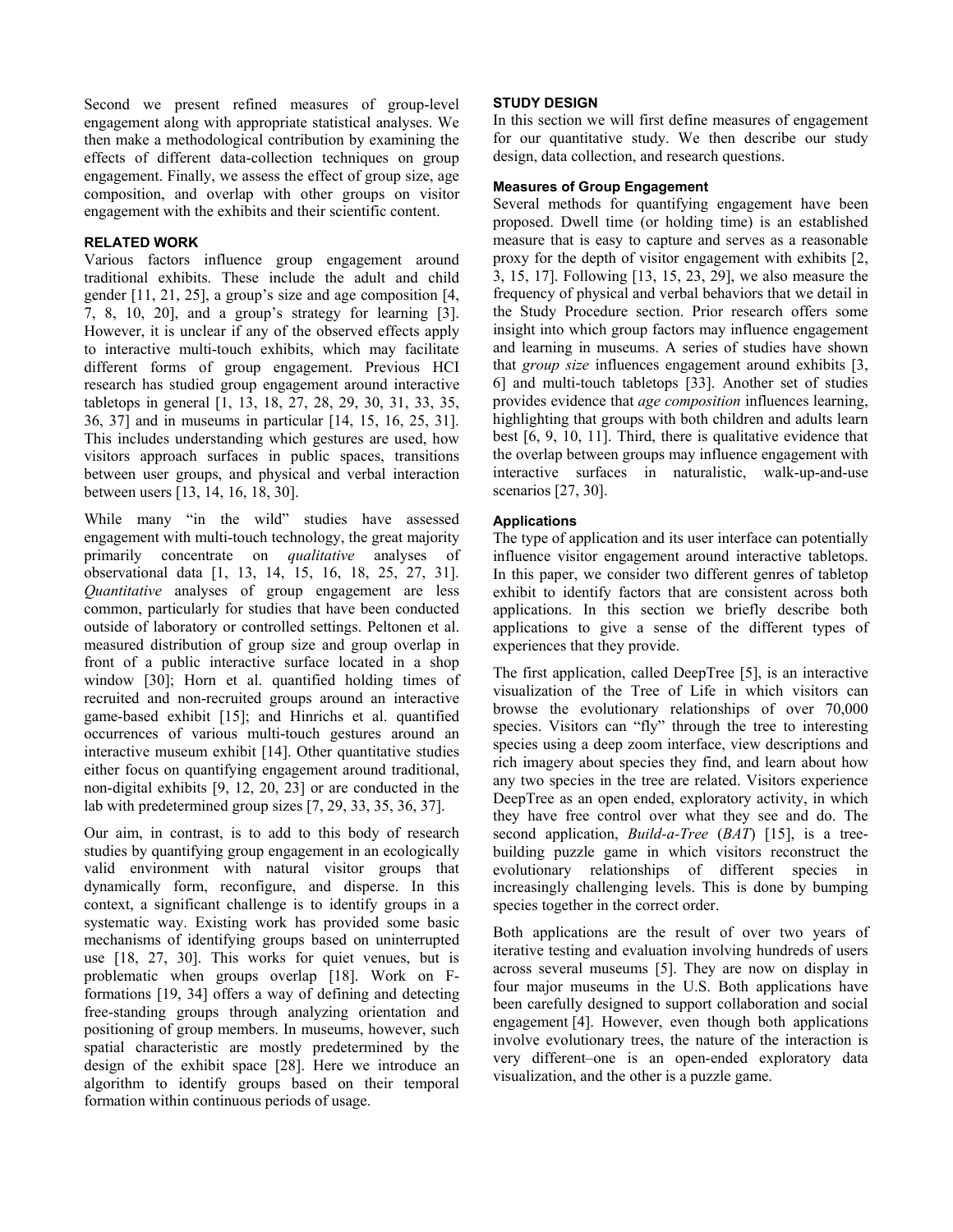## **Data Collection**

There are several challenges to quantify group interaction in naturalistic settings. First, even though we measure engagement at a group level, we have to collect data at the subject level, as it is almost impossible for a real-time coder to reliably and consistently detect groups as they form. In fact, as we will outline below, even retrospectively identifying groups in a video recording is non-trivial. However, because subjects commonly overlap during the formation of groups, subject-level data is unlikely to be independent. This makes most traditional statistical analyses (such as ANOVAs) that assume independence of observations inapplicable on the subject level.

Secondly, the way in which we conduct observations may influence the way visitors interact with each other and the exhibit. Video recording in public spaces requires visitor consent in most countries. This, in turn, requires consent procedures that may introduce sampling bias and alter visitor behavior, thus undermining the ecological validity of the findings. Alternatively, engagement can be captured by manually coding visitor behavior in real-time. This allows for a more natural flow of visitors and is less intrusive. However, these types of observations present challenges for researchers to accurately measure the range of physical and verbal interactions between group members in real-time.

Our study design seeks to strike a balance between these two methods of observation. To assess the ecological validity of our results, we independently captured engagement twice. In one set of observations, we video recorded visitors using the DeepTree exhibit after obtaining informed consent (Video). For the second set of observations we coded visitor behavior in real-time at both the DeepTree exhibit and the Build-a-Tree exhibit. This was done without video recording or written consent procedures (Naturalistic). This resulted in three independent datasets (Set 1: Video / DeepTree; Set 2: Naturalistic / DeepTree, and Set 3: Naturalistic / Build-a-Tree). Across all three datasets, we used the same engagement variables and real-time coding scheme, as described in the next subsection. All the data were collected at the California Academy of Sciences in San Francisco during the same time of the year. IRB approval was obtained.

## **Study Procedure and Real-Time Coding**

All observations were collected on the floor of the same museum with the general visitor population. In the Video condition, the area around the exhibit was cordoned off, and visitors signed a consent form before entering the area. Evaluation staff also actively recruited visitors who were nearby. After giving consent, participants were free to come and go as they pleased. Video and audio of their interaction at the exhibit were recorded. For the naturalistic condition, a sign next to the exhibit informed visitors of an ongoing study, and staff were available to answer questions. Otherwise visitors were entirely free to come and go.

For all of the datasets the same real-time coding scheme was used—the only difference was that coding in the Video study utilized the video replay, while in the Naturalistic study observers coded engagement on site. To make both study types comparable, the coding scheme was limited to what was accomplishable in real-time, even though the video would have allowed for more sophisticated coding.

The following events were captured. First, arrival and departure times were recorded, from which we could derive dwell times and overlap between visitors. Second, the age range of each visitor was estimated. Third, we developed and refined a coding scheme for social engagement. Our original scheme included 19 codes, but several of these occurred so rarely  $(<5\%$  of the time) or so frequently  $($ >95% of the time) that they presented insufficient variability and were eliminated in analysis. The following nine social engagement behaviors made up the final set:

- *Prevent Touch* (physical): One visitor prevents another visitor from touching the display.
- Turn-Taking (physical): Visitors take turns in taking control of the exhibit.
- *Two Manipulate* (physical): Two visitors manipulate the exhibit at the same time.
- *Pointing* (physical): A visitor points at an element on the screen but does not touch it.
- *Bio Question* (verbal)
- *Bio Statement* (verbal)
- *Negotiation* (verbal): Visitors negotiate what to do.
- How-To Talk (verbal): Visitors discuss how to operate the exhibit / user interface.
- *Enjoyment* (affective): A visitor expresses enjoyment.

Following standard museum practice [10, 11], interactions were coded in twenty  $(20)$  second intervals – noting that an identified behavior occurred during that interval. This means that even if an engagement behavior occurred multiple times during a twenty second interval, this behavior would be only recorded once during that interval. For each visitor, we can then calculate the percentage of time they experienced engagement behaviors by dividing the number of intervals in which they experienced each behavior by the total number of intervals they spent at the exhibit. For the remainder of this paper, we refer to these percentages as social engagement measures. Note that most social engagement measures can only occur when there are at least two subjects at the table. Consequently, visitors who spent most of their time interacting with the exhibit on their own were excluded from analysis of social engagement (but) included in the analysis of dwell time).

## **Participants**

Across all three studies, we collected data from 629 visitors over the course of 10 days, 169 for the Video study and 459 across the two Naturalistic studies, with 46 young children  $(\sim$  < 5 years), 149 children  $(\sim$  5 – 12y), 69 teens and 345 adults (20 unknown age group).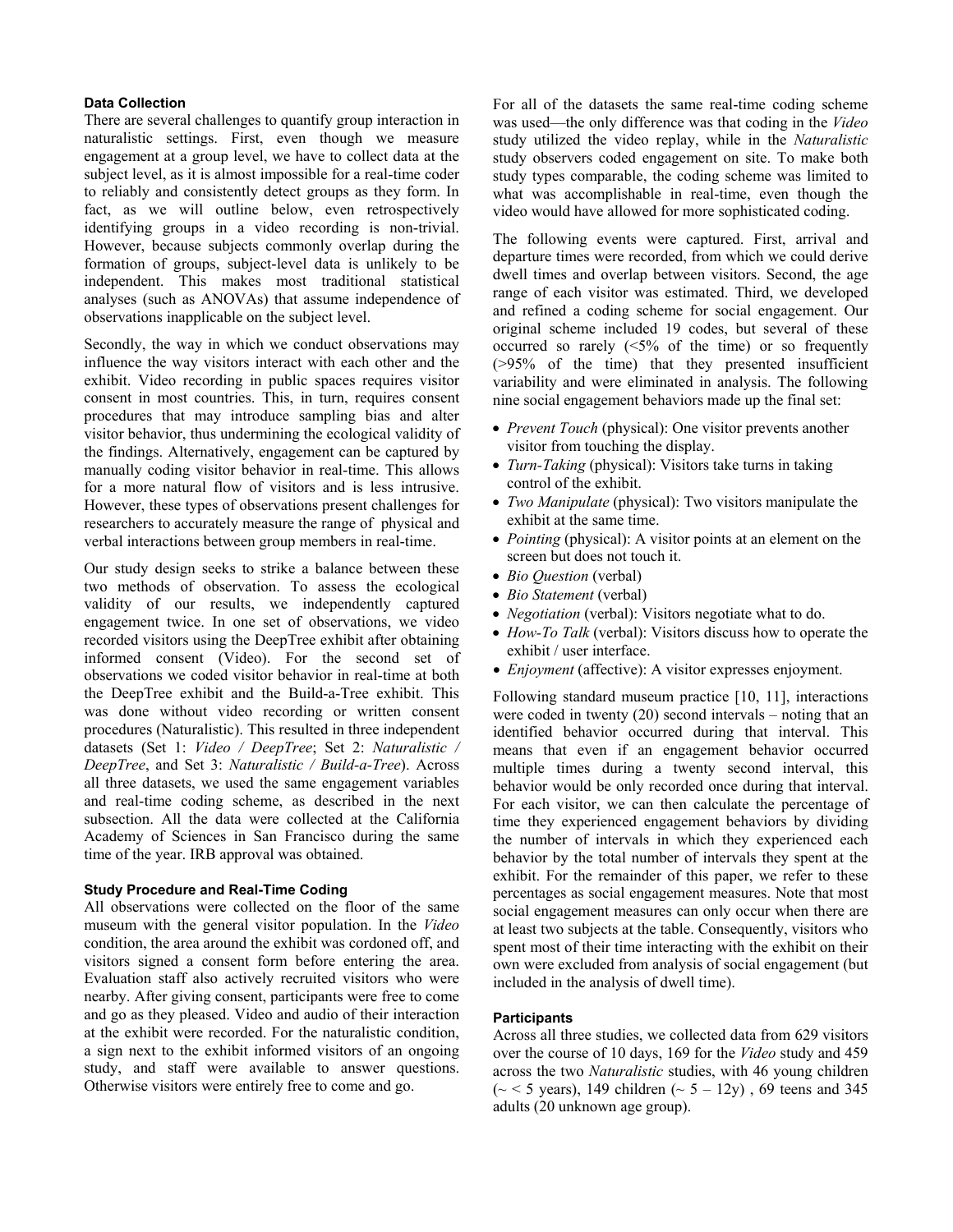

Figure 1. Example of a sequence of visitors spending time at the exhibit and clustering of exclusive groups (color coded).

# **Research Questions**

Based on our measures of engagement, we focus on the following five research questions:

**RO1**: How can visitor groups be characterized and quantified in a context in which groups spontaneously form, change over time, and disperse?

**RO2**: How does the nature of the observational study affect visitor engagement with interactive exhibits?

**RQ3**: How does group size and age composition influence engagement?

**RQ4**: How do overlapping groups influence each other?

**RQ5**: Are certain types of social engagement associated with longer dwell times?

RQ1 contributes to an algorithmic definition of museum visitor groups. RQ2 addresses issues surrounding study methodologies. RQ3 through RQ5 intend to offer insights into group social engagement around science exhibits on a multi-touch table.

# **DEFINING GROUPS**

While existing observational studies have looked at the formation of groups and their interaction in walk-up-anduse environments, we are not aware of systematic methods for identifying groups within a natural flow of visitors. Some studies have used idle times to cluster sessions and groups of continuous use  $[18, 27, 30]$ . However, this is not suitable for busy museums as groups may form and overlap within continuous periods of use. An example sequence of arrival and departures of several visitors is shown in Figure 1 (based on real patterns of visitor flow from our data). It illustrates that defining groups by idle time would give us only gross clusters that may contain multiple sub-groups that have come and gone, and thus would fail to detect more fine-grained group formations that overlap with one another. This makes quantitative analysis inaccurate and problematic, whether establishing factors such as group size and age composition, or measuring engagement or dwell time. For instance, it is not clear what we should consider to be the size, composition, and dwell time of this sequence of visitors, since there is only one visitor out of 10 who stays for the entire time, while the others spend vastly varying times at the exhibit in different group constellations.

Methodologically, the need for clearly defining groups arises from two requirements. First, we want to determine the representative group size and age composition in which the group members have *actually* spent most of their time together at the exhibit. Second, we need to analyze engagement on the group level for statistical validity. The experience of many visitors overlaps significantly, which introduces dependencies within our data that makes most statistical analyses inapplicable on the subject level. Through aggregating our engagement per group, we can avoid much of this dependence, which allows us to conduct sound statistical analysis on the group level.

#### **Group Clustering Algorithm**

For the purpose of this study, we define shared presence as temporal overlap expressed in percentage of time spent at the exhibit. For instance, if visitors overlap by only 5% of their combined time at the table, they are less likely to influence one another than visitors who spend all of their time together. Note that the percentage of overlap between two visitors is asymmetric when the dwell times of each visitor differ. For instance, visitor 2 in Figure 1 spends 100% of her time with visitor 1, but visitor 1 only spends a small fraction of her time with visitor 2. Our algorithm for identifying groups is based on groups of visitors who all *mutually* overlap for the majority of their time  $($ >50%), so that for any two subjects A and B within a group, A spends most of her time with B, and B spends most of her time with A (e.g. visitors  $2$ ,  $3$ , and  $4$ ). In other words, we select groups of visitors that *share most* of their experience  $-$  in this paper referred to as exclusive groups.

The core algorithm for this procedure works as follows: 1) calculate pair-wise percentage overlap between all subjects; 2) For each subject, check if there are existing groups in which the subject mutually overlaps with *all* members; 3) if there is exactly one group that meets this criteria, add the subject to the group; if there are multiple groups that meet this criteria, add the subject to the group in which the mutual overlap is highest; if there are no groups, create a new group with the subject as first member. We applied this algorithm to detect groups within our dataset, which clustered our 629 visitors into 354 groups across all three datasets. The visualized results form a sequence chart, such as shown in Figure 1. For illustration, Figure 1 uses color to code exclusive groups determined by the algorithm.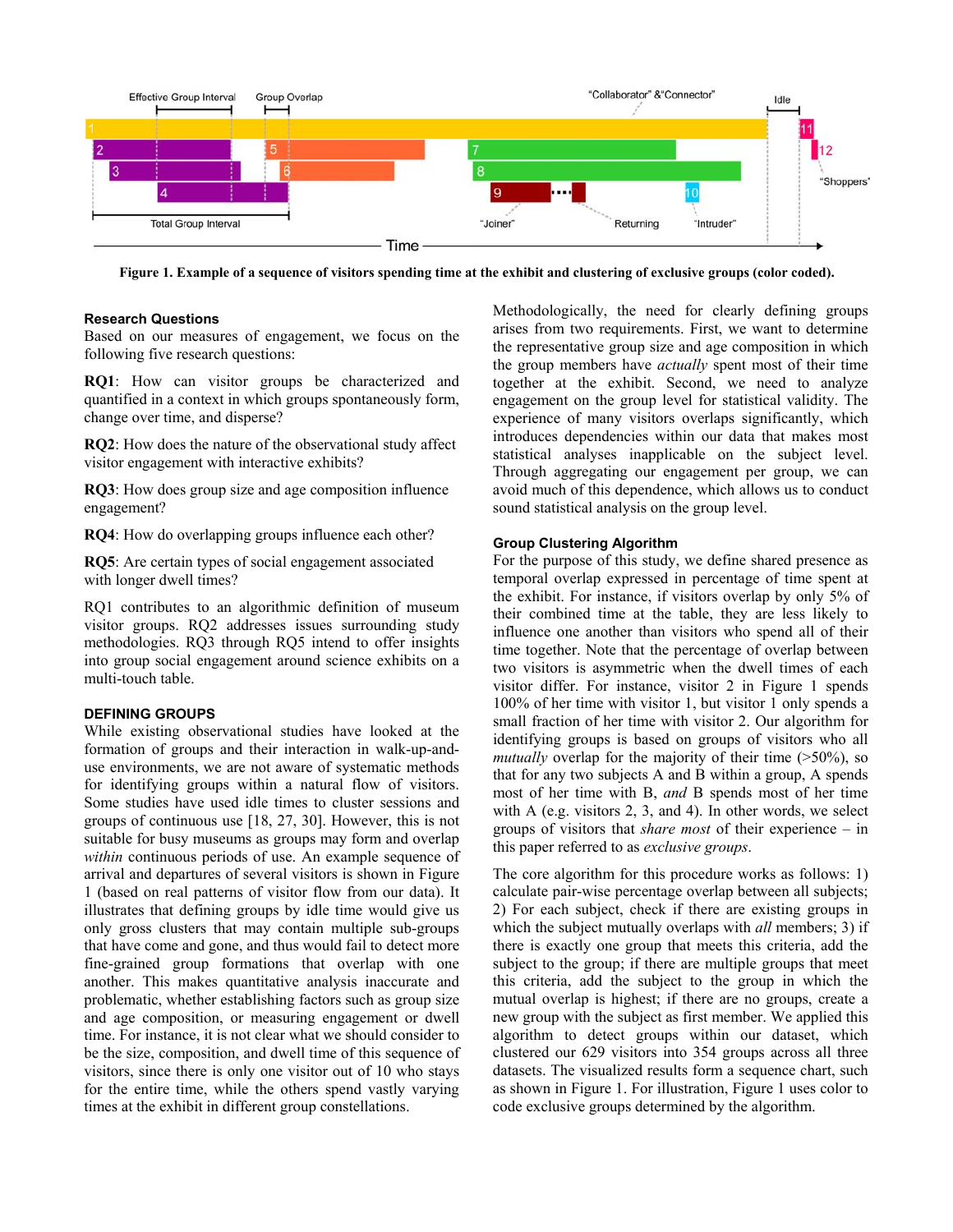In a second pass, for each exclusive group, the algorithm finds non-members that overlap with *each* member by more than 50%. Note that this time, this overlap is not mutual as otherwise the visitor would have to be a member of the exclusive group. From the perspective of each group, we refer to such visitors who do not spend most of their time with a group, but with whom the group spends most of its time as *collaborators*. For instance, visitor 1, 7 and 8 in Figure 1 are collaborators from the perspective of visitor 9.

The distinction between exclusive group members and collaborators is important in two ways. First, if we want to determine the *actual* predominant configuration in which a group has interacted around the interactive tabletop, we have to consider both the exclusive members, as well as the collaborators of a group. For example, even though the size of the exclusive group of visitor 2, 3 and 4 is three, they have *actually* interacted in a group of size 4 (together with visitor 1). Second, if we aggregate engagement measures on the group level, we need to *exclude* collaborators as by definition, they spend less than 50% of their time with the group and their experiences are not representative of the group. For instance, if we calculate a representative dwell time for the exclusive group formed by visitors 2, 3, and 4, we should only average the dwell times of the exclusive members 2, 3 and 4, but not visitor 1 (who is a collaborator). Similarly, for social engagement measures, only the exclusive group members should be averaged, as their intervals of presence most accurately represent the frequencies of table-wide events of social engagement that happened within the duration of the exclusive group. Note that at the time of data collection, any of the Collaborators' actions would have affected the social engagement coding of other visitors at the table. Consequently, the exclusive groups' aggregated social engagement measures do implicitly reflect the social influence of Collaborators.

In the last step, the algorithm determines the group's effective size and composition (based on the ages of all members and collaborators), as well as its averaged dwell time and social engagement measures (based only on exclusive group membership).

## **Special Group Types**

Based on a review of a visualization of all groups (as shown in Figure 1), we found several noteworthy patterns in the formation of exclusive groups. First, a few visitors (10 out of 629) spend extremely long periods of time  $(15 + \text{minutes})$ at the exhibit, overlapping with multiple groups. Such visitors, who we refer to as Connectors, are identified as groups of size one by our algorithm (interacting alone) as there is no other visitor with whom they have spent more than 50% of their time. However, Connectors are different from other groups of size one as they do *not* spend the majority of their time alone, but within changing group configurations. As neither a clear group size nor age composition can be assigned for Connectors, we do not consider our 10 connectors as their own group for further



Figure 2. Completeness Ratio and Overlap Ratio distributions.

analysis in this paper. Note that Connectors are counted as collaborators for any group they substantially overlap with. thus, influence the effective size and age composition of groups they collaborate with.

To have a better vocabulary for the qualitative discussion on group engagement, we also identified a few other patterns of visitor flow (who are included in the analysis): Joiners and Intruders are individuals or groups who approach the table when there is already at least one group present and leave before the initial group departs. However, *Joiners* end up staying with existing groups for more than 2 minutes, while *Intruders* leave before 2 minutes. Shoppers are individuals or groups who approach an empty table but leave before 2 minutes. The 2 minute threshold is based on our analysis of dwell time distribution as outlined in the next section.

## **Stability of Group Configurations and Group Overlap**

For each exclusive group, we define the Completeness Ratio as the percentage of the total group time spent in the determined configuration of size and age composition. We calculate the Completeness Ratio by dividing the effective group time – in which all members and all collaborators were present – by the *total group time* – in which at least one of the exclusive group members was present (Figure 1) shows the example for exclusive group with members 2, 3 and 4). The higher the *Completeness Ratio*, the more representative the determined group size and age composition is with respect to the aggregated engagement measures. We also define the Overlap Ratio as the amount of time any visitor is present who is a member of another exclusive group and *not* a collaborator divided by the *total* group time. The lower the Overlap Ratio, the less potential there is for overlapping groups to affect social engagement measures and dwell times. Figure 2 shows a distribution of Completeness Ratio and Overlap Ratio across all of our groups. More than 60% of our groups spend more than 90% of their time in the determined configuration (purple bar on the left), and have less than 10% overlap with other groups (yellow bar on the right).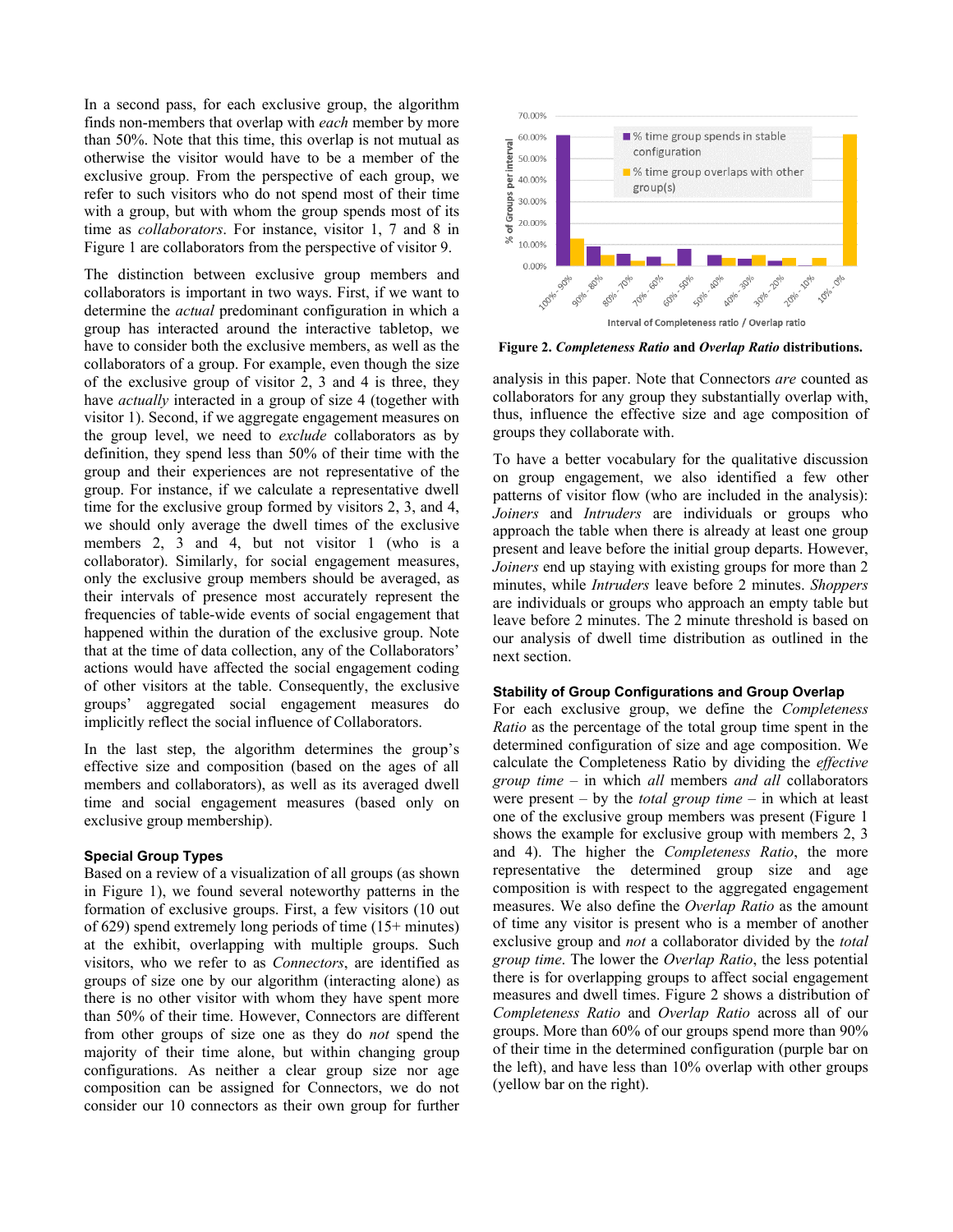

Figure 3. Frequency distribution of group size and age composition, by Study Type.

However, it is important to acknowledge the points between the extremes where around 40% of groups showed various degrees of completeness, as well as overlap with other groups. For instance, 12% of groups overlap with other groups by over  $90\%$  — this is the case for all Joiners and Intruders, who spend all their time at the table when an existing group is already present. This means that a minority of dependence of data remains. This can be used to quantify the general "messiness" of group formation in realistic flows of visitors. We could, of course eliminate all groups with overlap, or that are not in a stable configuration for most of their time. This, however, would also exclude cases that are characteristic of the museum context and important to consider when analyzing interaction around multi-touch surfaces. Consequently, we will include all cases in our analysis, and conduct statistical analyses that assume independence of data, even though we acknowledge that some degree of dependence remains.

#### **COMPARING DIFFERENT STUDY TYPES**

In this section, we address the question of whether the consent process and video recording in our Video setup significantly alter visitor group formation and engagement with the exhibit compared to the *Naturalistic* setups.

#### Frequencies of Group Size and Age Composition

We analyzed a total of 76 groups for our *Video* dataset and 267 groups for both of our *Naturalistic* datasets. Figure 3 shows the distribution of group size and age composition. The frequencies were significantly different for size and age categories shown in Figure 3 ( $N = 343$ , Group Size:  $\chi^2(6) =$ 19.00,  $p = .004$ ; Age Composition:  $\chi^2(2) = 12.32$ ,  $p = .002$ ).

Across all datasets, 35% of groups were dyads (group size  $=$  2), and 22% groups of three. Groups with sizes of 5 and over were rarely observed. In the Video data singles are significantly less common than in the Naturalistic data  $(16\% \text{ vs. } 28\%)$ , while groups of four are significantly more common in the Video data (21% vs. 7%). Overall, this shows that the *Video* study sample is biased towards higher group sizes. Further, *child only* groups were less frequent in



Figure 4. Distribution of dwell times per study type.

the *Video* study  $(11\% \text{ vs. } 27\%)$ , while *adult only* groups were more common  $(55\% \text{ vs. } 36\%)$ . Mixed groups were similarly frequent at around 36% across both study types.

#### **Distribution of Dwell Times**

The distribution of dwell times is shown in Figure 4. Our two datasets only show comparable distributions of dwell times in the range between 2 and 5 minutes (Video: 25% vs. *Naturalistic:* 30%). The ranges below 2 minutes and above 5 minutes are inverse: around 60% of all groups in the Naturalistic data engage with the exhibit less than 2 minutes, while only 8% of groups in the Video study fall into this range. This shows that in a *Naturalistic* setting, the majority of groups are what we have labelled *Shoppers* and *Intruders*, and suggests that 2 minutes is a suitable threshold for their characterization. Inversely, while almost one half of all groups (49%) in the Video study stayed longer than 5 minutes, only 12% of groups stayed over 5 minutes in the *Naturalistic* study. Overall, this shows that dwell time in the Video data is strongly skewed towards longer durations compared to the *Naturalistic* data. A Oneway ANOVA with factor Study Type shows that group dwell time is five times higher in the Video study (median 6.0 min) than in the *Naturalistic* study (median 1.2 min)  $(F_{1,341} = 106.20, p \le 0.001)$ . Note that Figure 4 clearly shows that dwell times are not normally distributed. Consequently, for all parametric tests, we use log-transformed dwell time, while reporting the median of the untransformed log times. Kolmogorov-Smirnoff tests showed that all log transformed data were normally distributed ( $p > .200$  for all tests).

#### **Differences in Social Engagement Behaviors**

We ran Mann-Whitney Tests to compare social engagement measures across our *Video* and *Naturalistic* data (see Table 1 for all significant tests). Alpha was adjusted for multiple comparisons using Bonferroni ( $\alpha$  = 0.005). Groups in the Video study experienced approximately twice the amount of Turn-Taking and Pointing relative to the Naturalistic groups, while experiencing significantly less simultaneous interaction and How-To Talk. One interpretation of this result could be that groups who know that they are being recorded resort to more "orderly" forms of interaction, and are more hesitant to show confusion.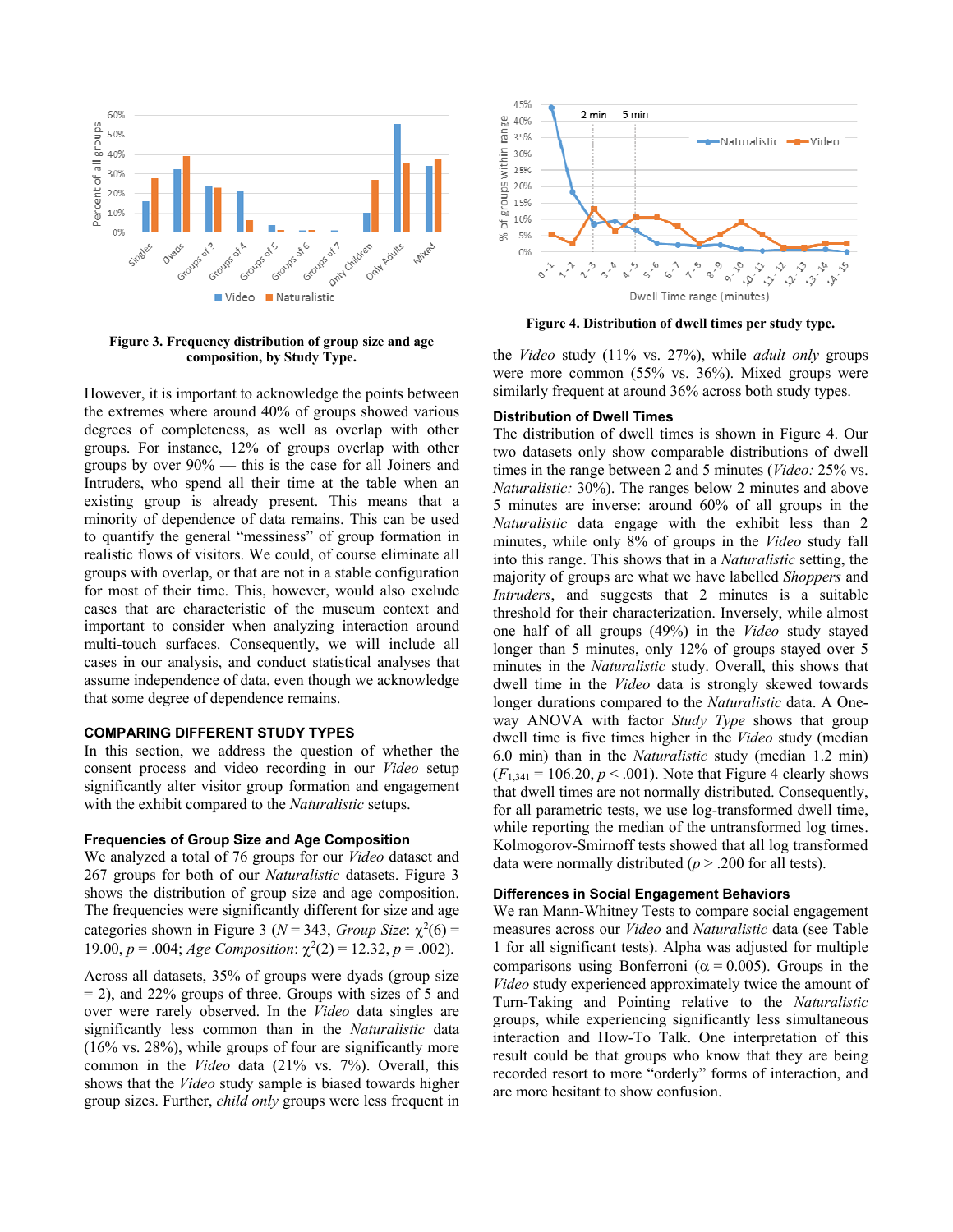| <b>Measure</b>        | $\boldsymbol{U}$ |             | Video<br>(median) | <b>Naturalistic</b><br>(median) |
|-----------------------|------------------|-------------|-------------------|---------------------------------|
| Turn-Taking           | 3325             | $\leq 0.01$ | $20.1\%$          | 10.3%                           |
| <b>Two Manipulate</b> | 4626             | .003        | $31.1\%$          | 50.0%                           |
| Pointing              | 4164             | < 0.01      | 20.5%             | 8.3%                            |
| How-To                | 4652             | .003        | $23.4\%$          | 40.0%                           |

Table 1. Differences in experienced engagement behaviors between Video and Naturalistic study (Mann-Whitney U).

## **Discussion**

Even though our *Video* methodology encourages a natural flow of visitors and interaction around the table by allowing subjects who had given their consent to come and go as they pleased, there were a series of significant differences compared to the Naturalistic data. The consent procedure appears to have deterred / attracted some types of groups more than others, introducing a sampling bias towards larger groups and more adult-only groups and fewer childonly groups. After going through a consent procedure, visitors may also have been less likely to leave after only brief interaction, and more likely to spend time checking out the exhibit they "signed up for". Additionally, awareness of being part of a study may have encouraged a more thorough exploration of the exhibit and more orderly forms of social engagement.

## **CHARACTERIZING GROUP ENGAGEMENT**

In this section, we will assess the effect of group size, age composition, and overlap with other groups on dwell time and social engagement. Given the significant differences between Video and Naturalistic data, we will analyze each dataset separately, instead of merging all data into a single analysis. Log-transformed dwell times were normally distributed for all analyses. Our social engagement measures are not normally distributed, even after log transformation. Consequently, all analyses of engagement measures use non-parametric Mann-Whitney tests. We adjusted alpha for multiple comparisons using Bonferroni.

#### **Effect of Group Size and Age Composition**

#### Naturalistic Data

We ran an ANOVA with three factors *Group Size*  $(1, 2, 3)$ , Age Composition (children only, adults only, mixed) and App Type (DeepTree, BAT) with dependent variable dwell time. We included *App Type* to see if any effects are of a more general nature, or pertain to only one application type. Note that for this analysis we eliminated groups with sizes of four and larger, as we did not have sufficient data (only 7% of all groups consisted of four members, 2% of five, less than 2% of six, and less than 1% of seven members).

There was a significant main effect of Group Size  $(F_{3,232} = 5.587, p = .004)$  on *dwell time*. In the naturalistic studies, groups of two interacted approximately twice as long (median 1.9 minutes) as groups of other sizes  $(p < .013)$ . There was no significant difference between single visitors (median 0.8 minutes), and groups of three (median 1.0 minutes)  $(p = 1.000)$ . There was also a significant main effect of Age Composition  $(F_{2,232} = 4.466, p = .013)$  on *dwell time. Child only* groups (median 0.63 minutes) spent significantly less time at the exhibit than *Mixed* groups (median 1.6 minutes) ( $p = .003$ ), and close to significantly less time at the exhibit than *adult* only groups (median 1.6 minutes) ( $p = .091$ ). There was no significant difference between *mixed* groups and *adult only* groups in *dwell time* ( $p = .954$ ). Our results show that groups do not stay longer than individuals, per se. Only dyads were found to engage significantly longer than visitors interacting alone.

There were no significant interactions between *App Type* and Group Size ( $p = .946$ ), App Type and Age Composition  $(p = .316)$ , or *Group Size and Age Composition*  $(p = .388)$ , indicating that the measured main effects on dwell time were consistent across both applications, and independent from one another.

We also analyzed the effect of Group Size and Age Composition on social engagement. First, we compared differences in social engagement between groups of two and three (single visitors were omitted from the analysis of social engagement). Of our nine measures, only Two Manipulate differed significantly, with groups of three experiencing simultaneous interaction of two people 65% of the time (median), while groups of two experienced it only 39% of the time (median) ( $U = 2075$ ,  $p < .001$ ). While the rate of simultaneous interaction can be expected to go up with increasing group sizes, simultaneous interaction can also indicate increased conflict, which may be one reason for the lower dwell times for groups of three.

Social engagement was also significantly different for different age compositions. Table 2 shows that *mixed* groups experienced significantly more pointing, bio questions, bio statements, how-to talk and enjoyment than children only groups. Table 3 shows that compared to *adult* only groups, *mixed* groups experience significantly more preventing touches. two members interacting simultaneously, and negotiation. We believe this nicely captures the facilitating and moderating influence of adults on children in museums  $[6, 9, 10]$ . Note that for several social engagement measures, the majority of groups did not experience the relevant behavior at all.

#### Video Data

We conducted a similar ANOVA for the Video data (omitting the factor  $App Type$ , as we only have data for one application). However, none of the effects of Group Size or Age Composition from the Naturalistic data reoccurred in the Video data. There was no significant effect of Group Size  $(F_{6,55} = .472, p = .627)$  or *Age Composition*<br>( $F_{2,55} = 1.022, p = .367$ ). There were also *no* significant differences of social engagement between groups of two and three, nor between *mixed* groups, *child only* groups, or adult only groups.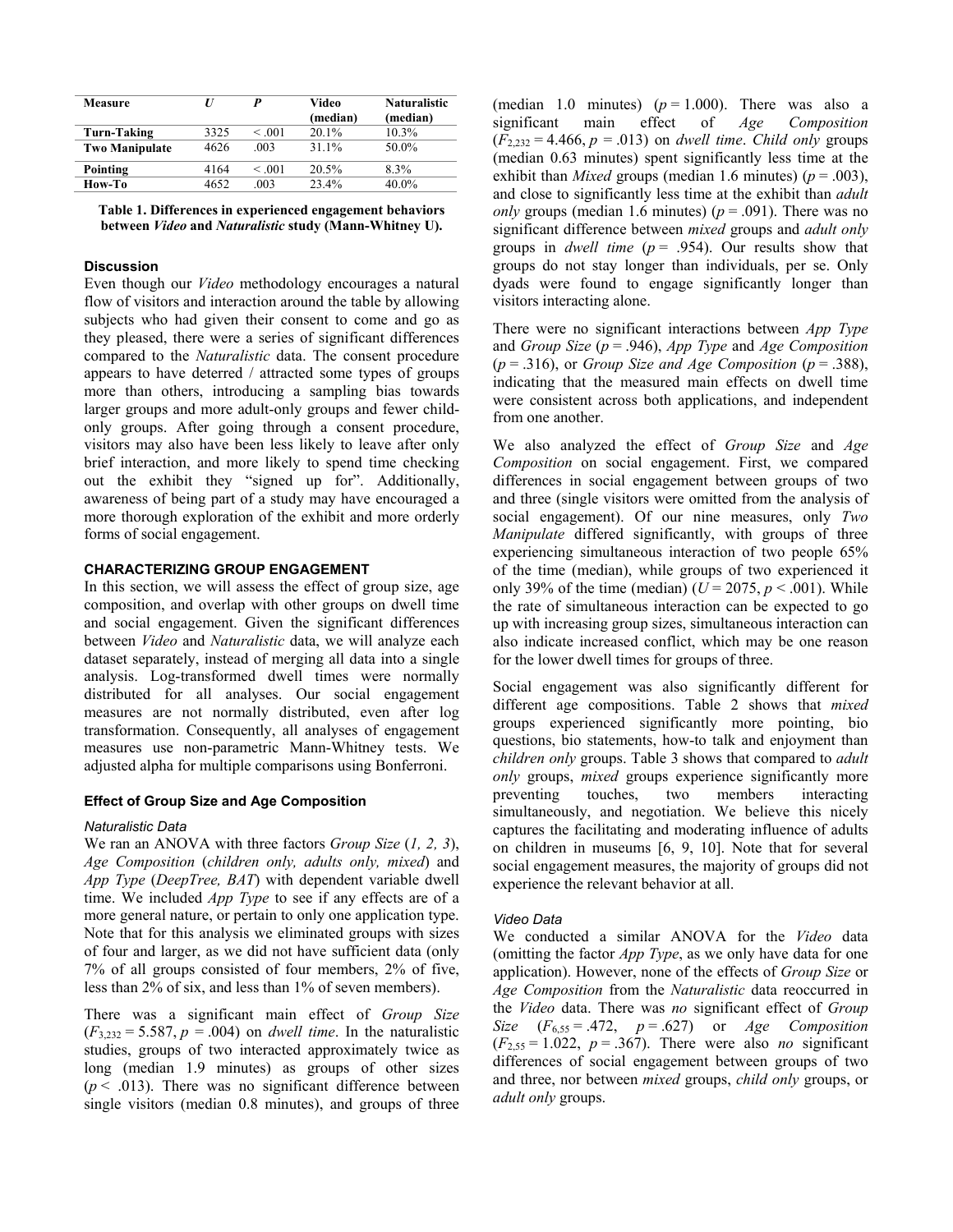| Measure              |        | D           | Child only<br>(median) | <b>Mixed</b><br>(median)             |
|----------------------|--------|-------------|------------------------|--------------------------------------|
| Pointing             | 1472   | < 0.01      | $0\%$                  | $13.2\%$                             |
| <b>Bio Ouestion</b>  | 1799   | .001        |                        | $0\%$ (mean 6.5%) $0\%$ (mean 15.9%) |
| <b>Bio Statement</b> | 4164   | $\leq 0.01$ | $0\%$                  | 26.7%                                |
| How-To               | 1771   | .003        | $0\%$                  | 33.3%                                |
| Eniovment            | 1833 5 | 002         | $0\%$                  | 4 3%                                 |

Table 2. Differences in social engagement in the Naturalistic data between *children only* groups and *mixed* groups (Mann-Whitney U).

| Measure                 | $\boldsymbol{I}$ | D           | <b>Mixed</b><br>(median) | <b>Adults only</b><br>(median) |
|-------------------------|------------------|-------------|--------------------------|--------------------------------|
| <b>Prevent</b><br>Touch | 2063.5           | $\leq 0.01$ | $0\%$<br>$(mean 8.3\%)$  | $0\%$<br>(mean $0.2\%$ )       |
| Two<br>Manipulate       | 2074.5           | < 0.01      | 37.5%                    | $0\%$                          |
| Negotiation             | 1853.5           | $\leq 001$  | 25.0%                    | $0\%$                          |

#### Table 3. Differences in social engagement in the Naturalistic data between *mixed* groups and *adult only* groups (Mann-Whitney U).

| <b>Measure</b>        | <b>DeepTree</b>        | <b>BAT</b>             |
|-----------------------|------------------------|------------------------|
| Turn-Taking           | $r_s = .500, p < .001$ | $r_s = .498, p < .001$ |
| Pointing              | $r_s = .613, p < .001$ | $r_s = .639, p < .001$ |
| <b>Bio Questions</b>  | $r_s = .499, p < .001$ | $r_s = .585, p < .001$ |
| <b>Bio Statements</b> | $r_s = .599, p < .001$ | $r_s = .586, p < .001$ |
| Enjoyment             | $r_s = .395, p < .001$ | $r_s = .606, p < .001$ |

#### Table 4. Engagement measures that significantly correlate with dwell time across both applications in the Naturalistic study (Spearman's rho).

#### **Effects of Overlap between Groups**

We have determined that a substantial number of groups overlap. Based on our measure of overlap, we examine how the simultaneous presence of multiple groups affects dwell time and social engagement (RQ5).

#### Naturalistic Data

A Spearman correlation showed no significant correlation between Overlap Ratio and dwell time for the Naturalistic data  $(r_s = .056, p = .363)$ . However, the more a group overlapped with another, the more frequently members experienced Two Manipulate, Pointing, Bio Statement, Negotiation, and How-To-Talk ( $r_s$  > .198,  $p$  < .001 for all correlations). This means that overlap was generally associated with elevated levels of social engagement around the table, but did not correlate with how long groups stayed at the exhibit. This is interesting, as we expected that social pressure would tend to make existing groups leave prematurely.

#### Video Data

For the *Video* data, there is a significant negative correlation between *Overlap Ratio* and dwell time  $(r_s =$  $-440, p < 0.001$ , meaning groups stayed longer the less they overlapped with other groups. This indicates that when part of our Video study, visitors may have more readily given up space for new groups approaching the table.

# **Correlation between Social Engagement and Dwell Time**

Finally, to address RQ5 we ran non-parametric Spearman correlations between dwell time and each social engagement measure. We conducted this analysis separately for both applications in the Naturalistic dataset, focusing on significant correlations that we observed for both. We also ran all correlations for our *Video* data.

#### Naturalistic Data

Table 4 shows that across both applications, Turn-Taking, Pointing, Bio Ouestions, Bio Statements, and Enjoyment correlated significantly with dwell time. This means that the longer people interacted with the exhibit, the higher their rate of these engagement behaviors, including, importantly, enjoyment and engagement with scientific concepts.

It is important to note that correlations give us no information about the causal direction of the relationship. In other words, we cannot infer, for instance, that biological talk went up as a consequence of visitors staying longer, or if visitors stayed longer because they engaged in biological talk. Regardless, our findings provide support for the power of dwell time as a proxy for "good" interaction, as it correlates not only with orderly forms of physical activity, but also with enjoyment and engagement with scientific content. From a perspective of interaction design, it is interesting to note that while Turn-taking and Pointing clearly correlated with longer dwell times, Preventing Touch and Two Manipulate did not. This suggests that groups who take turns and do not interfere with one another also tend to spend longer at the exhibit and engage more frequently with the biological content. This is an interesting finding, as much of our interaction design for collaborative learning [4] has involved creating opportunities for simultaneous interaction.

## Video Data

We ran the same set of correlations for the Video data and found that none of the social engagement measures correlated with dwell time ( $p > .05$  for all).

# **DISCUSSION AND CONCLUSION**

As demonstrated in this paper, a systematic and meaningful definition of what constitutes a group in a naturalistic flow of visitors is crucial for the quantitative analysis of engagement and interaction around interactive tabletops in museums. Our algorithm is based on a definition of shared experience as a metric for grouping. We chose this metric based on formal and informal observations of group engagement we conducted throughout the two year development process of both exhibits. We compared the outcome of the algorithm with manual grouping we had done based on the sequence charts. We found that, with a few minor exceptions, the algorithm presented in this paper concurred with our manual grouping, while identifying several mistakes and inconsistencies in the manual grouping. We hope that the proposed grouping algorithm as well as the analysis of overlap and group consistency will benefit future studies of group interactions in public spaces.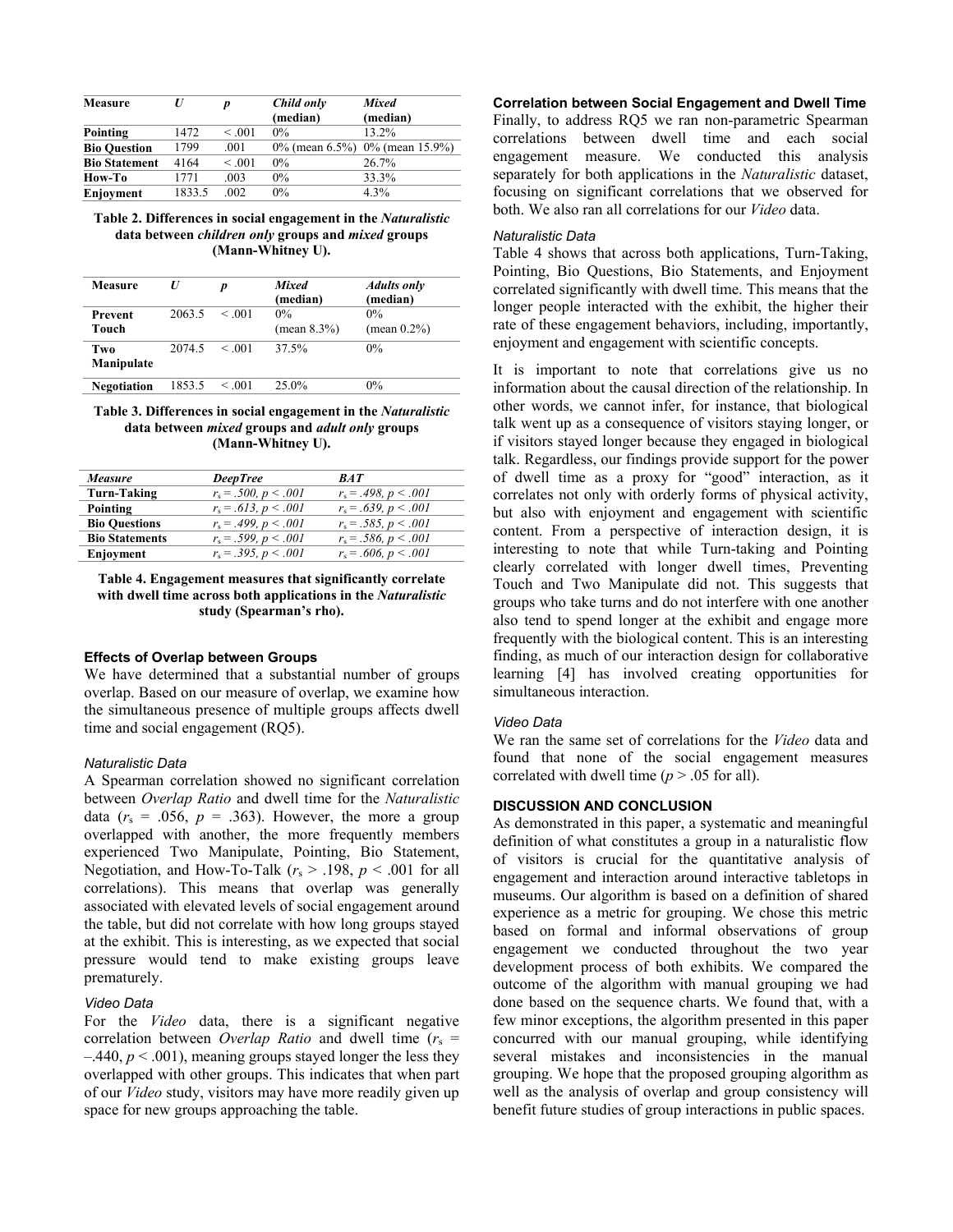In the study setup that most closely reproduced naturalistic conditions, group size, age composition, and the occurrence of certain social behaviors significantly affect how groups engaged with our exhibits. All effects were measured independently across two different types of applications. Our findings have several implications for the design of learning experiences around interactive multi-touch exhibits and visitor research methodology:

Two is better than one and three. Our data suggest that groups do not necessarily engage longer than single visitors per se. We did find evidence that groups of two did engage with the exhibit for significantly longer than visitors who interacted alone, but groups of three did not spend significantly more time at the exhibit than visitors who were alone. This supports existing evidence that social dynamics beyond groups of two are more intricate [28, 33].

Design for small groups, particularly groups of two. Only a small number of people interact with the exhibit in groups of four or larger, so designing for larger groups may not be cost-effective. Instead, focus on designing interactive experiences around groups of two, as dyads spend the most time at the exhibit and show most engagement with the scientific content compared with groups of three.

Provide a meaningful single-user experience. Almost 30% of all visitors interacted with our exhibit on their own. Be sure that a design does not entirely rely on multi-user input and provide means for single visitors to have a meaningful experience.

Entwine playful elements and resources for advanced learners. Groups in which children and adults are mixed spend more time at the exhibit and verbally engage more with scientific content than children alone. Be sure to provide advanced scientific information (e.g. information overlays around the periphery of the display) that can give adults a more meaningful role as facilitators. This reinforces ideas supporting multi-level engagement [6] and synergistic scaffolding [24].

Many visitors will approach the exhibit while it is not in its *initial state*. Overlap between groups was common, which means that many visitors will enter the experience when others are already interacting. Traditional exhibit designs use reset mechanisms allowing newly joined visitors to start over. There might be opportunities for interactive digital exhibits to provide seamless experiences that are accessible regardless of the state of the exhibit.

Research methodology matters. Throughout the last two sections we have also established significant differences between our two study types. In our *Video* study, the effects on dwell time of group size, age composition, and social engagement were not significant, while more overlap between groups was associated with lower dwell times. These findings are exactly opposite of the Naturalistic datasets. Note that our data does not lend itself to identify exactly which factors underlying each study methodology contributed to these behavioral differences. However, we conclude that when quantifying engagement around exhibits, one should *attend carefully to the impact of* consent procedures, as they can significantly affect group *engagement*. Procedures that require formal consent to enter a small area cordoned off for videotaping significantly alter the flow of visitors to an exhibit and how they engage. If consent for video can be legally and ethically given at a distance in time and space (e.g., upon entering a museum or large exhibit space) then behavior and engagement may more closely resemble naturalistic conditions. If not, be cautious about using videotaped data to draw quantitative conclusions about dwell time or engagement.

# **LIMITATIONS**

While we did take great care to highlight results that we think are ecologically most valid and that are of a more general nature, our results may be specific to the venue in which we have conducted the data collection. Our venue is a busy museum with 2 million annual visitors, and has a very diverse demographic audience. Some of our quantitative findings may or may not apply to other venues.

## **ACKNOWLEDGEMENTS**

We would like to thank Anita Smith, Julie Shattuck, Lauren Hodge and Jim Galdos for their help in collecting the evaluation data, and the California Academy of Sciences for hosting this study. We would also like to thank Heather Lavigne, Joye Thaller and Anna Adams for their help with data processing and analysis. This work is partially supported by the National Science Foundation (DRL-1010889). Any opinions, findings and conclusions or recommendations expressed in this material are those of the authors and do not necessarily reflect the views of the National Science Foundation.

# **REFERENCES**

- 1. Antle, A.N., Bevans, A., Tanenbaum, J., Seaborn, K. & Wang, S. Futura: design for collaborative learning and game play on a multi-touch digital tabletop. In Proc. TEI '11, pp. 93-100, 2010.
- 2. Benton, D. P. Intergenerational interaction in museums. New York: Columbia University Teachers College. Ed. D. dissertation, 1979.
- 3. Bitgood, S., Kitazawa, C., Cavender, A. & Nettles, K.A. Study of Social Influence. Poster presented at the 1993 Visitor Studies Conference, Albuquerque, NM, 1977.
- 4. Block, F. Wigdor, D. Phillips, B. C., Horn, M.S. & Shen, C. FlowBlocks: a multi-touch UI for crowd interaction. In Proc. UIST '12, pp. 497-508, 2012.
- 5. Block, F., Horn, M.S. Phillips, B.C., Diamond, J., Evans, E.M., Chia Shen. The DeepTree Exhibit: Visualizing the Tree of Life to Facilitate Informal Learning. In *TVCG* 18(12), pp. 2789-2798, 2012.
- 6. Borun, M., Chambers, M. B., Dritsas, J. & Johnson, J. I. Enhancing Family Learning Through Exhibits. In Curator 40(4), pp. 279-295, 2010.